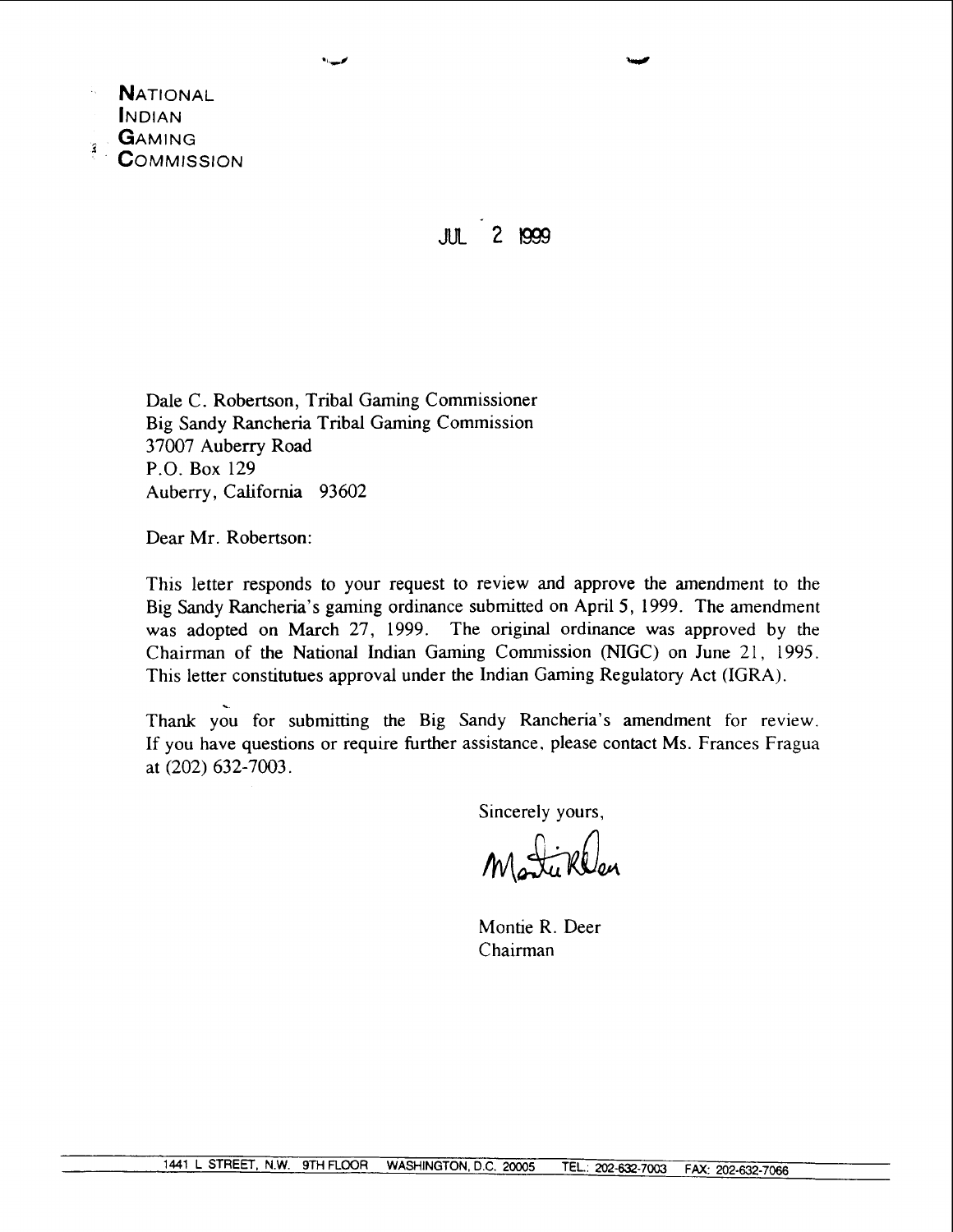# **AUBERRY BIG SANDY BAND OF INDIANS AUBERRY, FRESNO COUNTY, CALIFORNIA CLASS I1 GAMING ORDINANCE AMENDMENT TO RESOLUTION NO. 96-12 MARCH 27, 1999 APR** 1 3 1999

### **Section I. Big Sandy Rancheria Gaming Commission**

- **A. Establishment of Gaming Commission.** There is established by the Tribe hereby a Gaming Commission to be known as the Big Sandy Rancheria Gaming Commission . The Gaming Commission shall be composed of:
	- 1. (1) one Gaming Commissioner
	- 2. (2) two Background Investigators
	- 3. (2) three Compliance Officers
	- **1. Establishment of the Gaming Commissioner.** l'here is established by thc Tribe hereby a Commissioner to be known as the Big Sandy Kancheria Gaming Commissioner. This Gaming Commissioner will be appointed by the Big Sandy Kancheria Tribal Council.
	- **2. Establishment of Gaming Background Offlcer.** There is established by the Tribe hereby a Gaming Background Officer to be known as the Big Sandy Rancheria Background Officer. The Background Officer shall be composed of two (2) persons, all of whom shall be interveiwed and hircd by the Tribe's Gaming Commissioner, the Big Sandy Rancheria Govermcnt Office's Personnel Keprescntativc and one  $(1)$  member of the Tribal Council.
	- **3. Establishment of Gaming Compliance Officer.** There is established by the Tribe hereby a Gaming Compliance Officer to be known as the Big Sandy Rancheria Compliance Officer. The Compliance Oflicer shall bc composed of two (2) persons, all of whom will be interveiwed and hired by the Tribe's Gaming Commissioner, the Big Sandy Kancheria Goverment Ofice's Personnel Representative and onc (I) member of the Tribal Council.
- **C. Terms of Office for the Gaming Commission,** Exccpt that immediately after enactment of this act. The respective term for the Commissioner shall be a (3) three year tcrm with reappointment possible, Background Officers and Compliance Officers shall receive thc same classification of a Big Sandy Rancheria Government employee, employment shall be based on job performance and follow all BSR employment policies and procedures.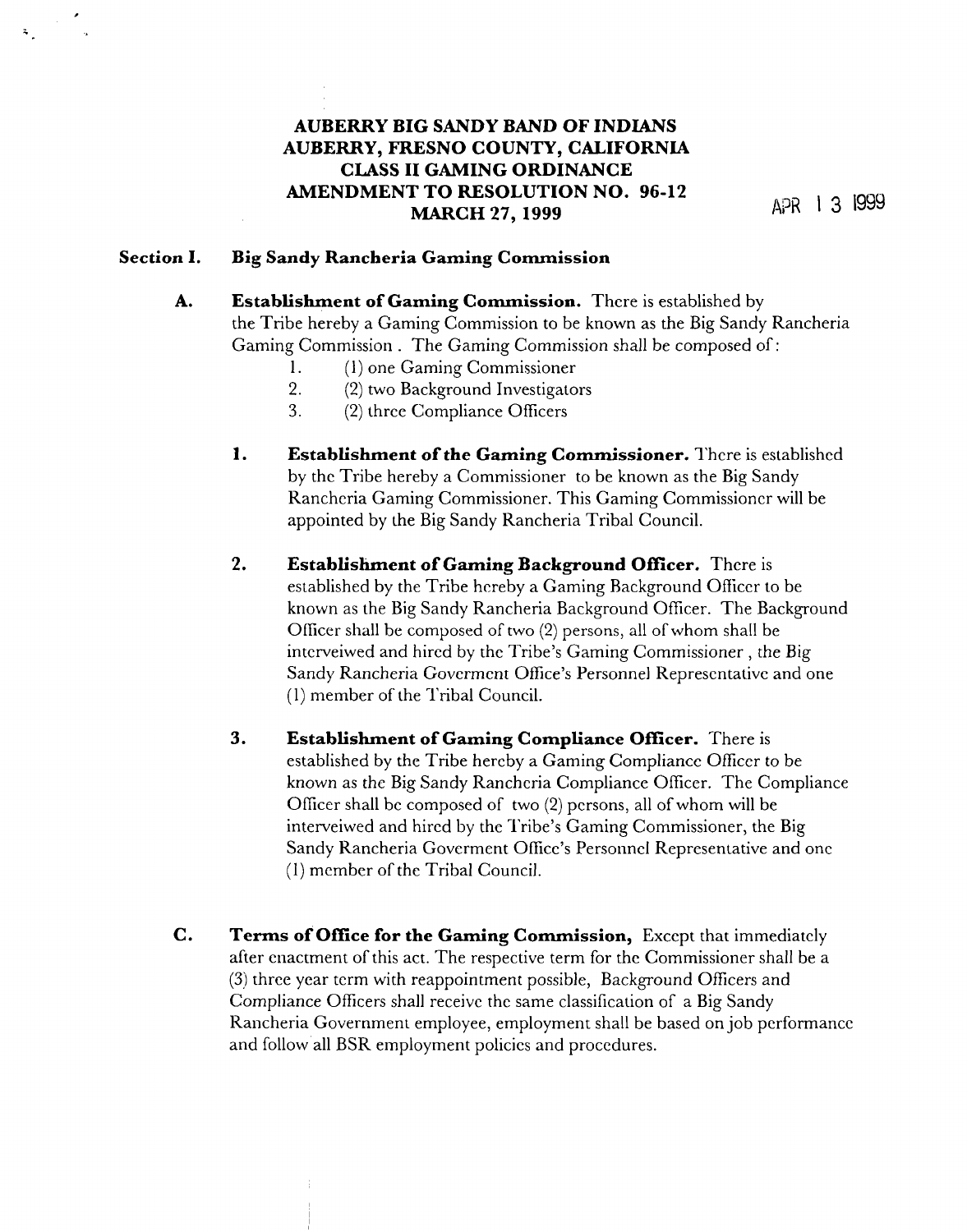- **E.** No **quorum needed.** The Gaming Commissioner will execute the duties of his or her position as required. Changes in policies and enforcement issues shall be brought to and approved by the Big Sandy Kancheria Tribal Council.
- **F. Office and Duty.** The Gaming Commissioner shall preside over and execute all duties of the Big Sandy Rancheria Gaming Commission, utilizing the staff of the Big Sandy Gaming Commission to maintain the intrcgity of the Tribe's gaming facility with all Tribal, Federal and State compacts and regulations.
- *G.* **Action taken.** All actions taken must be executed in a professional manner with the interest of the 'Tribe's business, and in maintaining compliance with all Tribal, Federal and State compacts and regulations.
- **H. Meetings.** Meetings with the Tribal Council shall held once a month at which a report will be given on the Tribe's gaming facility. Staff meetings within the Big Sandy Rancheria Gaming Commission should be held weekly.

## **CERTIFICATION**

'I'he foregoing amendment to resolution 96- 12 was adopted at a duly called meeting held on March  $27.1999$  by the following: Vote: $\mathbb{R}$  For  $\bigcirc$  Against Abstain I Absent

Loren Baty, Tribal Chairman Lvďia Cline. Tribal Treasurer ribal Vice-Chairman Mórris Reid, Tribal Secretary

Member at Large - Open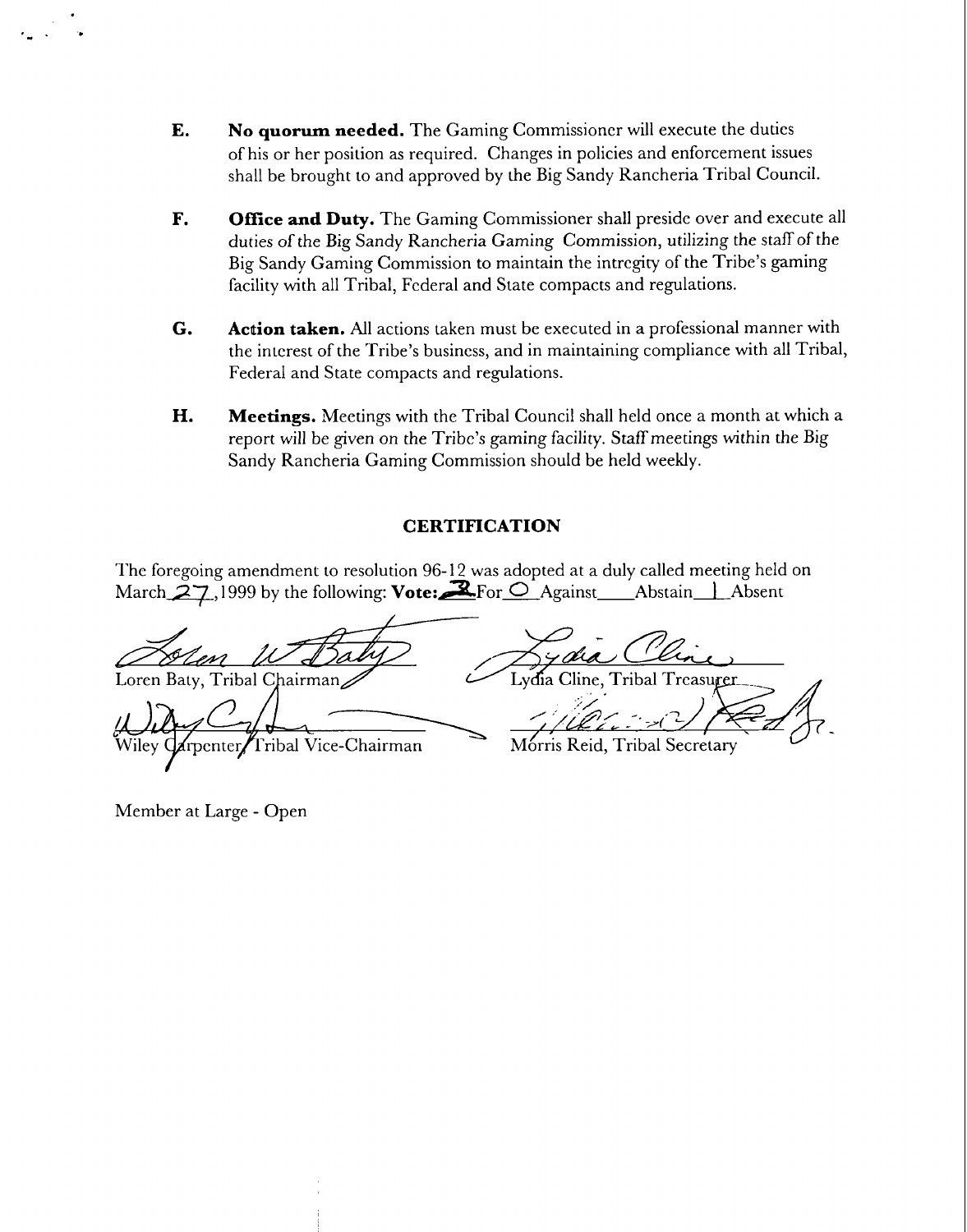**AUBERRY BIG BANDY BAND OF INDIANS AUBERRY, FRESNO COUNTY, CALIFORNIA CLASS I1 GAMING ORDINANCE MAY 29, 1996 RESOLUTION NO. 96-12** 

**Section I. ~aming commission.** 

م<br>چون الري

**a. Establishment of Gaming Commission.** There is established by the Tribe hereby a commission.to be known as the Big Sandy Rancheria Gaming Commission. The Gaming Commission shall be composed of four (4) persons, all of whom shall be appointed by the Tribal Council.

**<sup>4</sup>b. Disqualifications for Office.** The following persons may not serve as Commissioners:

> **;(I)** Employees of any gaming enterprise on.the Reservation;

> > **I**

**1** 

(2) Persons related to any gaming,contractor (including any principal thereof or closely associated independent contractor);

(3) Persons who would not be eligible to be .officers of the Tribe pursuant to the Tribes's Articles and Bylaws; or

**(4)** Persons having any interest ii or responsibility for, either directly or indirectly, any gaming related contract with the Tribe or any gaming enterprise on the Reservation;

(5) Any violations of the Big Sandy Rancheria Gaming Code of Ethics.

**c. Terms of Office.** The Commissioners shall serve for four-year terms, except that immediately after enactment of this Act two (2) of the Commissioners shall sewe for three years, and two (2) of the Commissioners shall serve for four years, The respective term for each Commissioner shall be designated in their appointment. Commissioners may serve for more than one term.

**d. Removal from Office.** Commissioners may only be removed from office before the expiration of their terms by the Tribal Council for neglect of duty, malfeasance or other good cause shown, in the same manner as officers of the Tribe may be removed.

e. Quorum. Three (3) members of the Gaming Commission shall consititute a quorum.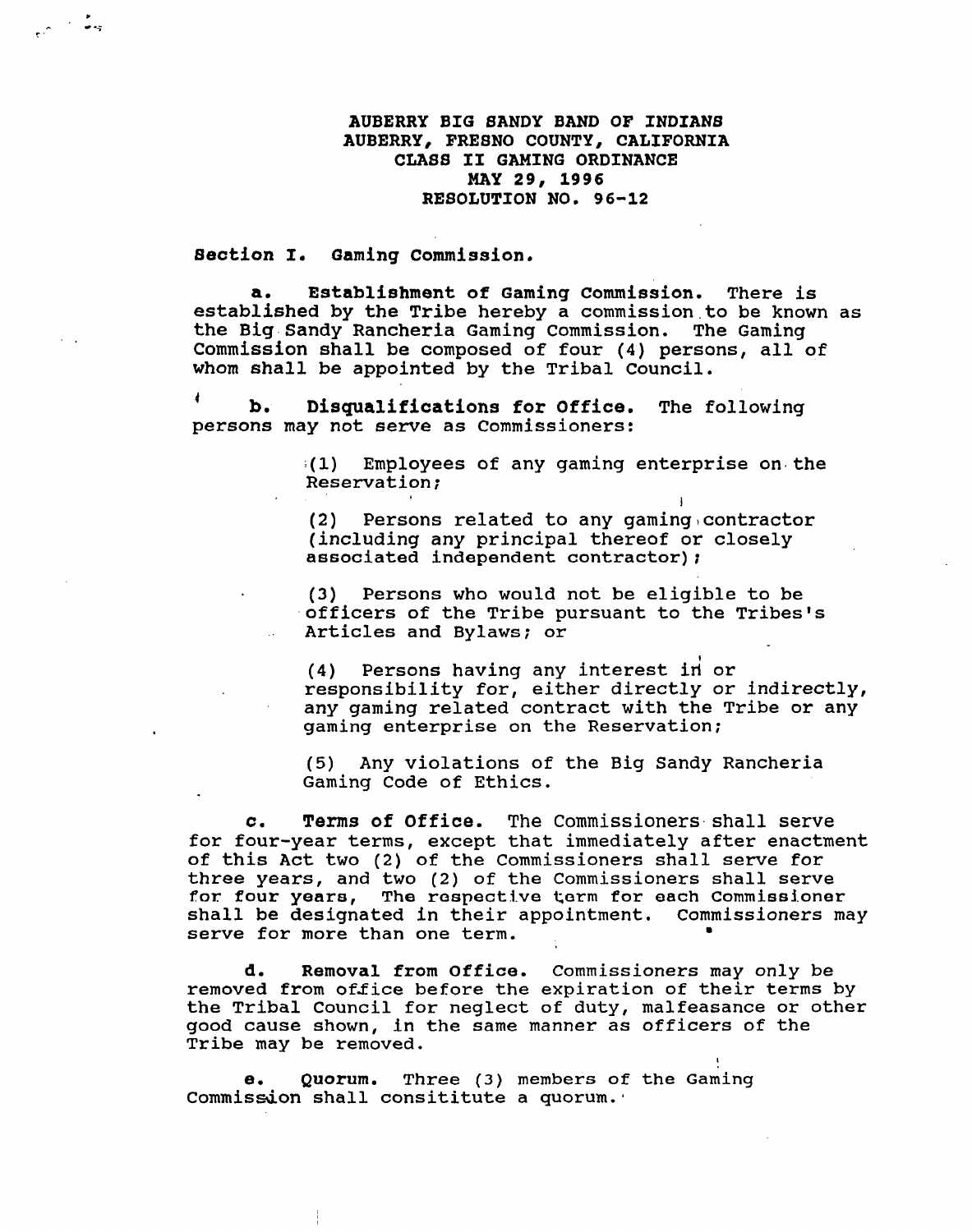**f. Officers and Duties.** The Gaming Commission shall select, by majority vote, a Chairman, Vice-Chairman and Secretary. , The Chairman shall preside over meetings of the Gaming Commission and the Vice-Chairman shall preside in absence of the Chairman. The Secretary shall record in writing the minutes of all Gaming Commission meetings and all official actions taken by the Gaming Commission. Officers shall serve for one year terms and may not serve in the same position for two consecutive years.

 $\mathcal{L} = \{1, 2, \ldots \}$ 

**g.** Voting. All actions of the Gaming Commission shall be taken by majority. **vote. 'I'l~e** Commission Chairman may vote on any issue.

**hi. Meetings.** Meetings shall be held at least once per month, on the second Tuesday of the month at **7:00** p.m. at the Gaming Commission's office. Additional meetings shall be held as called by the Chairman or by at least three (3) Commissioners. Notice of meetings shall be given'in writing to each Commissioner, served by first class mail/personnel delivery or Telephone call at least three (3)  $\cdot$  business days prior to such meeting.

i. Compensation for Serving; Fringe Benefits; Reimbursement of Expenses. Commissioners shall be compensated for:serving on the Commission at rates to be set by the Tribal Council after review. Such rates shall be identical for all Commissioners. Step increases may be allowed based on length of service. Commissioners shall be **eligible** for **fringe LanaClta whloll ara** available to othar employees of the Band to the extent the provider of such benefits qualifies Commission positions.for such benefits. Subject to approval by the Tribe Council and in accordance with procedures to be adopted by that Council, Commissioners shall be reimbursed for expenses incurred in connection with the performance of their Commission duties.

### **<sup>j</sup>**. **Powers and Duties.**

The Gaming Commission shall have the power and duty to:

- (1) Inspect, examine and monitor gaming activities, including the power to demand access to and inspect, examine, photocopy and audit all papers, books and records respecting such gaming activities;
- (2) Investigate any suspicion of wrong doing in connection with any gaming activity;
- (3) Conduct or cause to be conducted such hyestigations as may be necessary to determine in connection with any gaming activity, compliance with law or this Act or any contracts, agreements,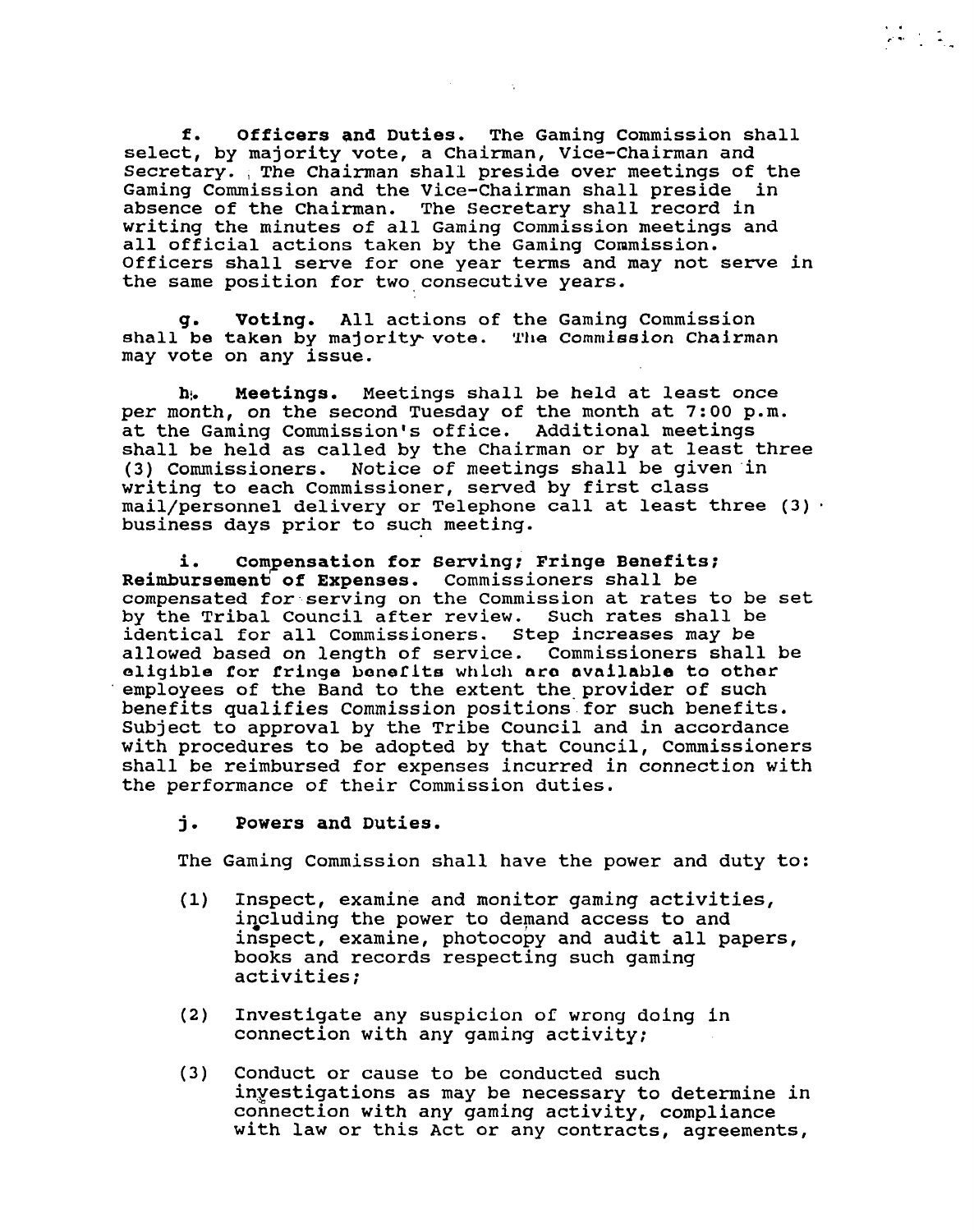- (12) Retain applications and reports of background investigations of primary management officials and key employees for no less than three years from termination of employment pursuant to 25 CFR 558.1 (c) .
- (13) Ensure that net revenues from any-gaming activities are used for the limited purposes set forth in the tribal gaming ordinance pursuant to 25 CFR 522.4 (b) (2) .
- (14) Interact with other regulatory and law enforcement agencies regarding the regulation of gaming.
- **d(15)** Establish or approve rules of various games, and inspect games, tables, equipment, machines, cards, dice, and chips or tokens used in the gaming operation. Establish or approve video surveillance standards. Establish standards/criteria for gaming machines and facilitate the testing of machines for compliance..
- (16) Resolve patron disputes and other problems, pursuant to the tribal gaming ordinance.

**I I** 

 $\frac{1}{2} \frac{1}{\mathcal{C}} \left( \frac{1}{\mathcal{C}} \right)^2 \frac{1}{\mathcal{C}} \frac{1}{\mathcal{C}}$ 

**k. Annual Reports.** On or before the last day of the third month after the close of the Tribe's fiscal year of each year, the Gaming Commission shall provide to the Tribal Council an Annual Report summarizing its activities during the prior fiscal year, and accounting for all recaipts and disbursements.

**1. Funding.** All funding of the Gaming Commission shall be pursuant to an Anuual Budget to be proposed to the Tribal Council ninety (90) days prior to the close of the Tribe's fiscal year and modified, if necessary, and approved and funded in accordance with the Tribe's procedures for approving and funding in accordance with the Tribe's procedures for approving and funding budgets for other departments and agencies of the Tribal government. In preparing the Annual Budget, all actual and anticipated surplus funds of the Gaming Commission shall be taken into account. Expenditures by the Gaming Commission shall be in accordance with the approved Annual Budget. Changes in the approved Annual Budget and requests for additional funds shall be by petition to hthe Tribal Council, in accordance with such procedures, if any, for other tribal government departments and agencies.

#### **m. Gaming Commission~s Relationship to Tribal Government; Supervision of Administration.**

(1) Agency of Tribal Govenment. The Tribal Gaming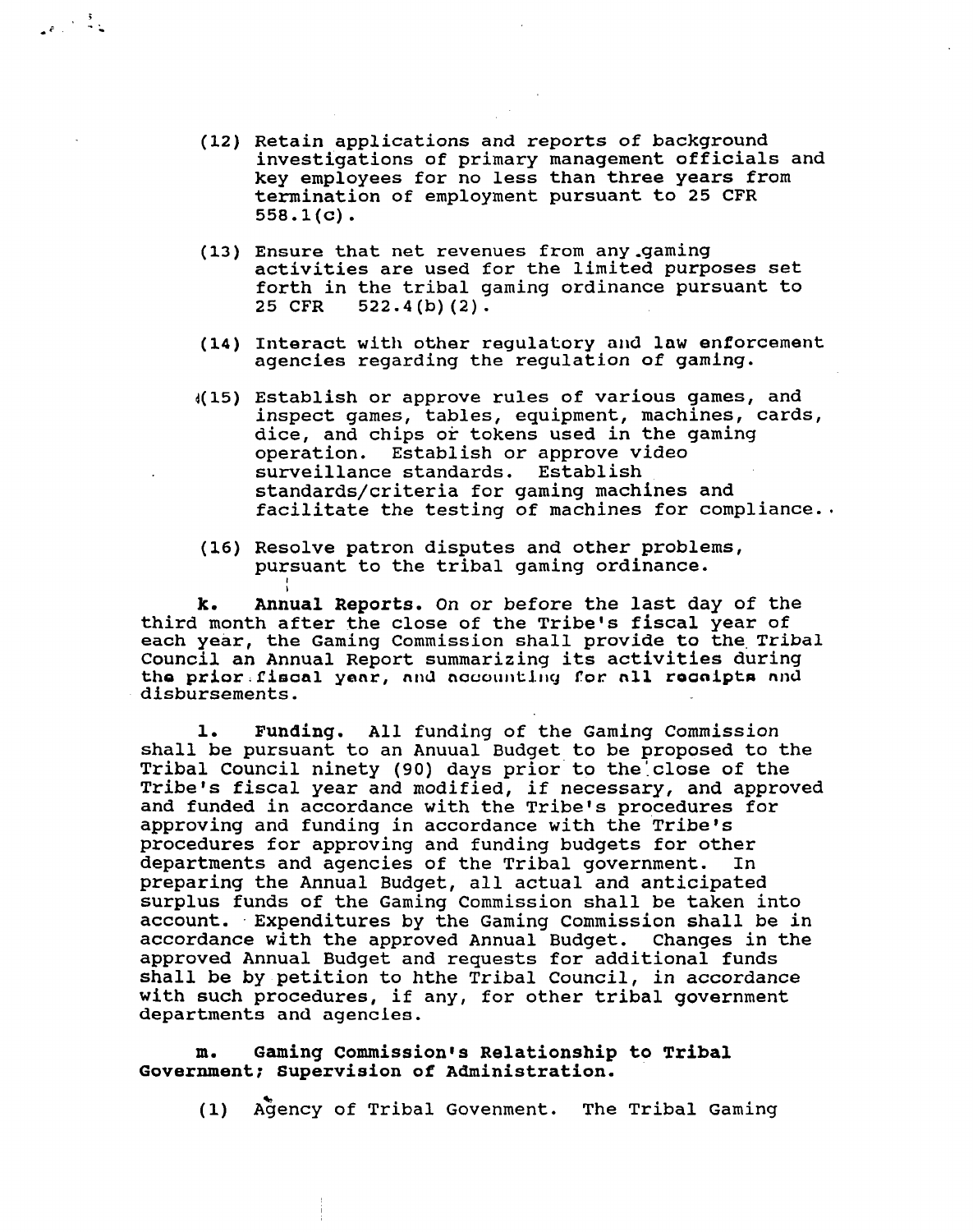i!'go'ods, ,services, events, incidents, . or lother . . , . , -. .: ff:matters related to gaming activities; :.  $\mathcal{F}=\mathcal{E}^{\text{max}}_{\mathcal{M}}\left(\mathcal{B}\right)$  ,  $\mathcal{F}_{\mathcal{M}}$ 

(4) <sup>2</sup>Establish and collect license, investigation, and requilatory fees to cover the costs connected **I**. therewith;

**1.** 

(5) <sup>2</sup>: Conduct background investigations regarding any , . ''<br>person or entity in any way connected with any gaming activity and issue licenses to, at minimum, all qualified gaming enterprise key employees and<br>"Primary management officials under requirements at th management of those established in 25 CFR **Parts 556 and 558; and grant, suspend, revoke, and in the Starts Starts of The Starts Starts Starts Starts Starts Starts Starts Starts Starts Starts Starts Starts Starts Starts Starts Starts Starts Starts Starts Starts St** .:. **\$-.** renbw 1.icences and hear and'deci.de mateers **<sup>c</sup>**. 1, . .;affecting, such .granting, suspension', -revocation, :' %r kenewal **oS** iicenses; - I . . .,, for renewal of licenses;  $\mathbf{.}$ 

(6)  $^{\prime}$  Hold such hearings, sit and act at such times and :  $\hat{r}$  places, summon persons on the reservation to attend and testify at such hearings, take such . . . .commission deems relevant infulfilling its- ; "duttest .;, . **I** ., . **a 1**  testimony, and receive such evidence as the Gaming duties;

<sup>I</sup>*ril* i ' . ' .\. +4dmhist&r ., 'oaths ! or affirmations to wif nesses . , .... . , **1** ,appearing before 'Gaming Commission;, .? i .. :: **4 1,** I. **i' I <sup>L</sup>**.' . . ! **a:** . . . **..I** .. .. : **.I** ! *8-* **<sup>I</sup>**!. .- - .\$. .. !. /:': detail (8) in the lement and administer a system, including the progmulgation of regulations, for investigating licensing and monitoring management, employees, vendors and others connected with gaming ,  $\sqrt[12]{$  activities, including the issuance of licenses to factivities, individuals and entities and ... the verification of internal controls, 'as'required "under this Act, IGRA, and any Tribal-State and any tribal-State and all and the state of the anti-

- `compact or equivilant procedures prescribed by the<br>`Secretary of the Interior: **Example 2** Secretary of the Interior;  $\mathbb{E}[\mathbf{r}_1, \ldots, \mathbf{r}_n]$  . It is
- (9) Promulgate rules for any class II or class III .<br>... ... .. .. .. .. .. .. .. ... gaming activity on the Reservation, except that ' **Irules** for **alass XI1** activities shall not be in conflict with rules, if any, adopted under any  $Tribal-State compact.$
- $(10)$  Issue such other regulations as it deams 'appropriate in order to implement the provisions **of this Act; and,**
- **(11)** 'carry out such other regulatory duties with respect to gaming activities as the Tribal Council shall direct.

**B**